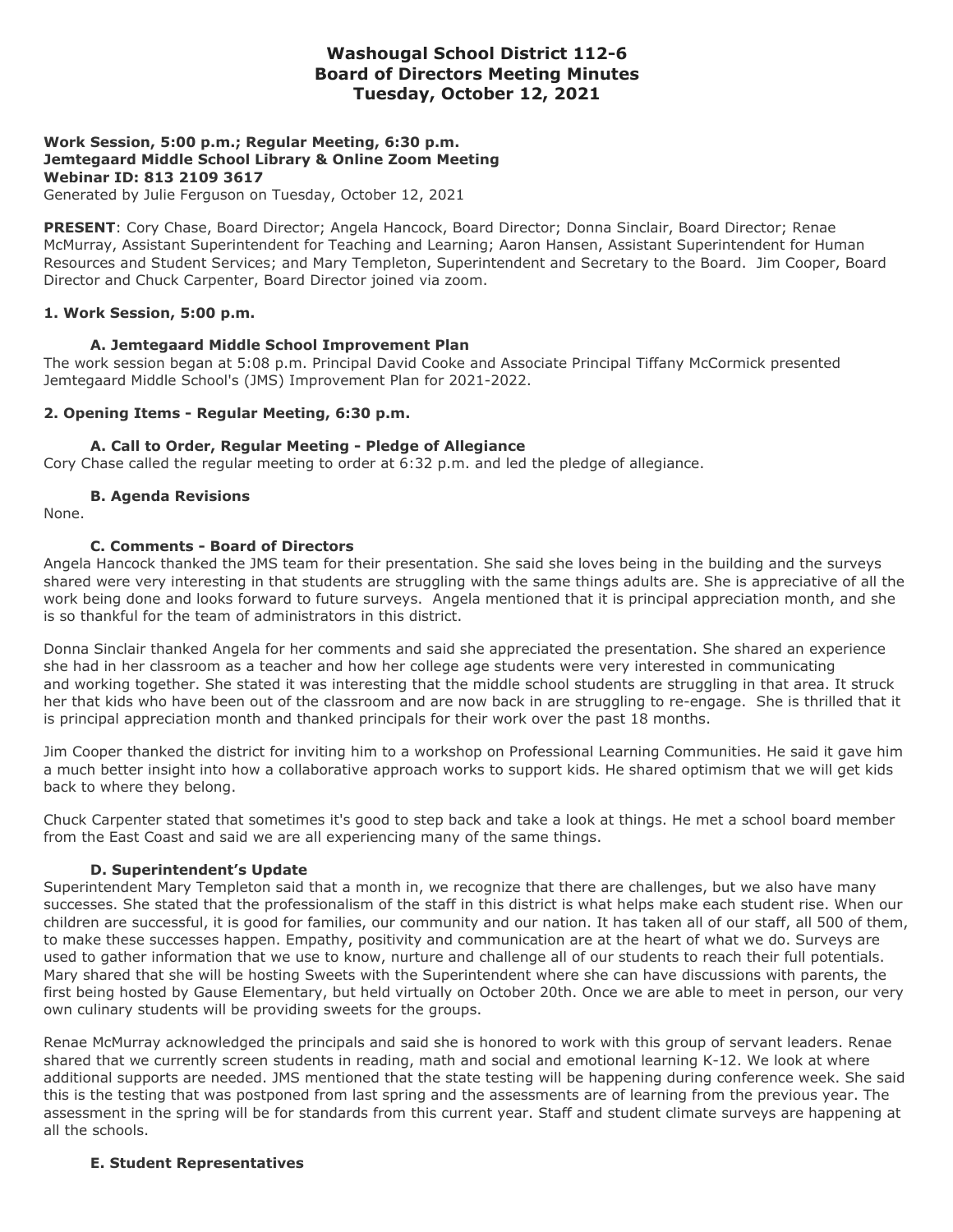Student representative Lana White joined via zoom and shared that she wished there was more opportunity for students to stay after school. Staying home for so long made it difficult and being able to work at school would be helpful.

#### **F. Citizen Comments - General**

Cheryl Martin said she wanted to come tonight to thank the board. It's been a very challenging time, and it's noticed how you are focused on the well-being of not only students, but staff and community. As members of the community, we see and hear what is going on and are very grateful for your work.

Gail Anderson, Washougal resident and teacher, shared that the professional learning day held on October 8th was very good and conversations about equity need to continue. She spoke in support of the work being done and stated that we all need to work together. When kids see adults cussing out other adults, threatening and bullying, they think that's ok. She thanked the 100% volunteer board and the administration.

Wendi Moose, Washougal parent, thanked the board for continuing to follow the mandates for Covid 19 health measures which she said are not at the discretion of local school boards. She spoke in support of the continued equity work and said the Proud Boys are teaming up with local anti-maskers to push their hate filled agenda.

John Latta, Washougal resident for six years, said he is proud of Washougal School District and Jemtegaard Middle School even though he doesn't have kids in school. John stated that he was glad he came early and was able to hear the presentation by Jemtegaard principals. He thanked the board for adhering to Covid 19 measures and keeping kids in school. He stated that he supports public schools.

Mimi Latta, Washougal resident, shared her support of the school board in their work to ensure the success of all kids in the Washougal School District. The group who have been coming to board meetings insulting and threatening the board are not the majority. She said she trusts the duly elected board, and she enjoyed the presentation they got to watch tonight.

Wiley McCallum shared that he feels every adult has the responsibility to protect children. He supports the board.

Melanie Wilson submitted written comment and said she has watched as usually calm school board meetings have become a battleground for right-wing "culture war" politics. She voiced her support for members of the board as it navigates these difficult times, and hopes it stands strong against the tide of extremism and hostility coming from the vocal minority.

Washougal Moms submitted written comment asking several questions about masking and distancing evidence, and asked what authority the board has to recommend or force anyone to wear a mask. They also shared that several studies show that children's masks have been found to have many dangerous pathogens on the masks including Streptococcus pneumoniae (pneumonia), Mycobacterium tuberculosis (tuberculosis), Neisseria meningitidis (meningitis, sepsis), and that wearing masks causes hypoxia, hypercapnia, shortness of breath, and much more.

Anna 1776 submitted written comment asking to know when the Washougal School District will remove all of the political black lives matter indoctrination from all of our schools. She also asked the board members if all lives matter or is it just black lives that matter now to them.

Patricia Bellamy submitted written comment asking the board to denounce the letter that the National School Board Association sent to President Biden requesting that he direct federal law enforcement to investigate parents, and asked if they have seen anything from constituents that could be described as equivalent to a form of domestic terrorism. She also asked to tell them how the board and school district define intimidation, harassment, and threat.

David Young submitted written comment urging the board to make decisions that adhere to guidance issued by the U.S. CDC and the Washington State Department of Health, shared that he listened to several initiatives planned, asked the board to consider the impact, assess whether the changes are being implemented effectively, and have a periodic review on the agenda. He also said in his opinion the demeanor of several public commenters have veered between boorish and threatening, and the board should know that many people appreciate the work they're doing and the challenges they face in making policies for the district.

The full text of submitted written comment can be found attached to the public comment section of the agenda.

## **3. Consent Agenda**

Board members received and reviewed these documents in advance of the meeting.

## **A. Minutes (September 28, 2021)**

## **B. Accounts Payable**

Vouchers audited and certified by the auditing officer as required by RCW 42.24.080, and those expense reimbursement claims certified as required by RCW 42.24.090, have been recorded on a listing which has been made available to the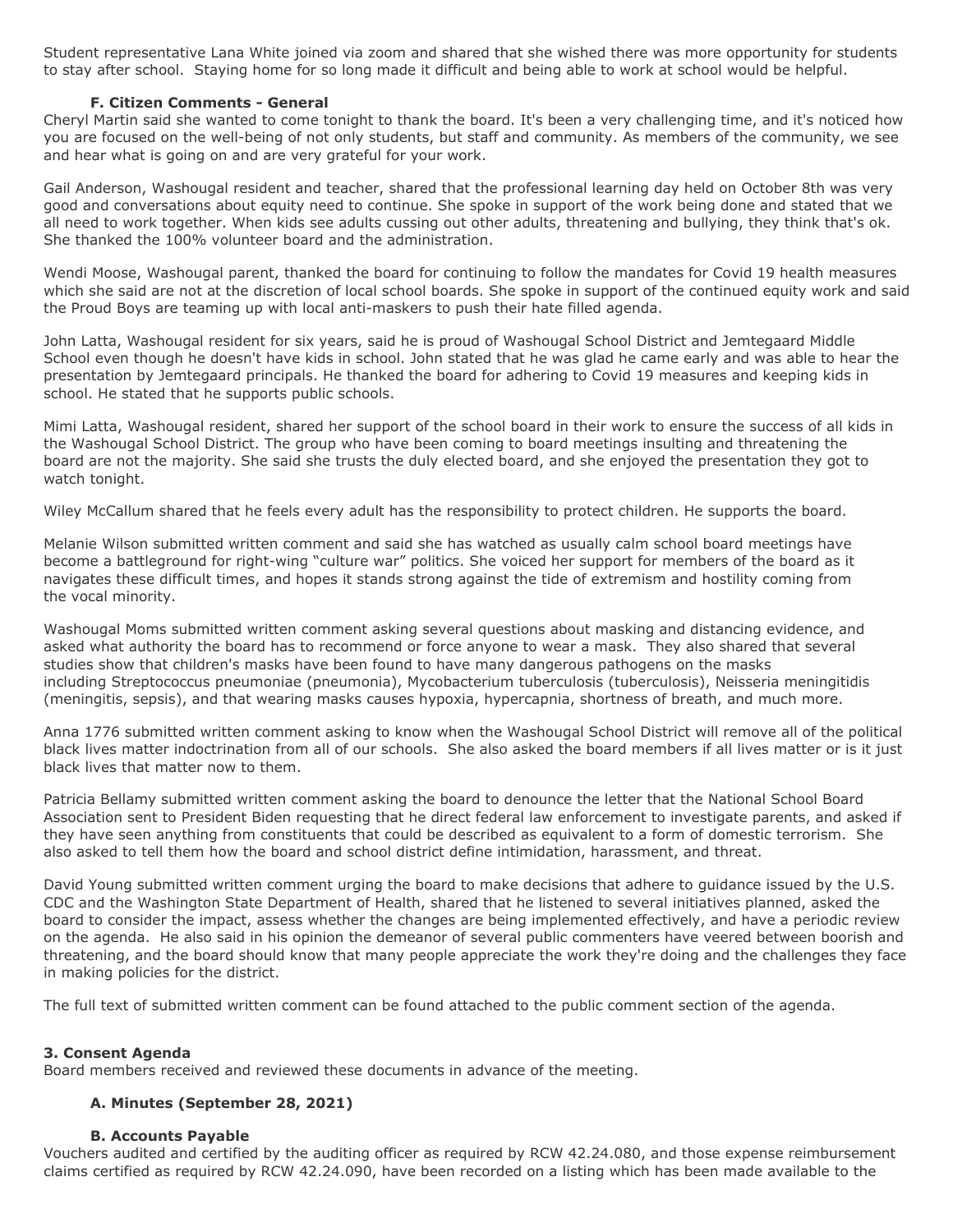board. As of this date the board, by a unanimous vote, does approve for payment those vouchers included in the below list and further described as follows:

#### General Fund

Warrant Numbers 246852-246852, totaling \$150,000.00 (Pay date: 9-29-21) Warrant Numbers 246867-246945, totaling \$328,380.55 (Pay date: 9-30-21) ACH Numbers 212200004-212200016, totaling \$18,439.44 (Pay date: 9-27-21) ACH Numbers 212200018-212200028, totaling \$6,382.43 (Pay date: 9-30-21) Warrant Numbers 246851-246851, totaling \$1,236.17; Voids/Cancellations, totaling \$2,714.15 (Pay date: 9-24-21) ACH Numbers 212200017-212200017, totaling \$7,346.65 (Pay date: 9-27-21) Warrant Numbers 246948-246969, totaling \$132,056.28 (Pay date: 10-8-21) Warrant Numbers 246946-246947, totaling \$1,404.61 (Pay date: 10-8-21) ACH Numbers 212200031-212200034, totaling \$14,325.38 (Pay date: 10-11-21)

#### ASB Fund

Warrant Numbers 24480-24485, totaling \$8,280.59 (Pay date: 9-30-21) Warrant Numbers 24486-24496, totaling \$19,528.42 (Pay date: 10-8-21)

## **C. Payroll (September 2021)**

General Fund (\$3,615,301.98) Warrant Numbers 1000842-1000846, totaling \$12,484.02 (Pay date: 9-30-21) Warrant Numbers 246853-246866, totaling \$624,104.79 (Pay date: 9-30-21) ACH Numbers 212200029-212200030, totaling \$19,353.42 (Pay date: 9-30-21) Non-Warrants, totaling \$2,959,359.75 (Pay date: 9-30-21)

#### **D. Personnel**

Appointments: Amy Fry, Para, HES, effective 9/21/21 Jacob Klackner, Para, JMS, effective 9/23/21 Lisa Young, Preschool Instructor, CRGE, effective 10/4/21 Rachel Lythgoe, Para, HES, effective 9/30/21 Dana Wilson, Para, HES, effective 9/27/21 Brenda Rust, Para, CRGE, effective 10/6/21 Kemal Vejo, Boys Soccer, WHS, effective 9/30/21 Heather Nolin, Playground Assistant, CHS, effective 10/11/21 Laura Chamberlain, Special Services Admin Asst, DO, effective 10/11/21

## Resignations:

Emily Higley, Preschool Instructor, CRGE, effective 10/1/21 Marchand Lewis, Kitchen Assistant, WHS, effective 9/30/21 Nikki Adler, Bus Driver, BB, effective 9/20/21 Melissa Cleveland, Sped Administrative Asst, DO, effective 10/7/21 Katie Hofsess, Girls Basketball, JMS, effective 9/25/21

## Leaves of Absence:

Louise Raynor, Custodian, CCMS, effective 10/1/21 - 10/8/21 Jennifer Campen, Library Assistant I, GES, effective 10/5/21 - 1/4/22 Vicki Anderson, Para, JMS, effective 8/31/21 - 11/15/21 Wade Bork, Lead Grounds, DO, effective 9/13/21 - 10/4/21 Lucia Raynor, Custodian, CCMS, effective 10/1/21 - 10/11/21 Victoria Anderson, Para, JMS, effective 8/31/21 - 11/15/21 Tammy Asbjornsen, Library Assistant I, CHS/CCMS, effective 10/12/21-10/26/21 Cindy Schroeder, Para, JMS, effective 10/6/21-12/1/21

#### Out-of-Endorsement Placements:

Scott Rainey, Teacher, JMS, effective 8/31/21 - 6/15/22. Scott does not hold a PE/Health Fitness endorsement. He has Social Studies, History 4-12 & ELA 4-12 Endorsements.

Termination: Janice Ormond, Night Custodian, WHS, effective 10/4/21

## **E. Contracts**

- **F. Revision of 2021-22 Board Meeting Calendar**
- **G. Approval of Consent Agenda**